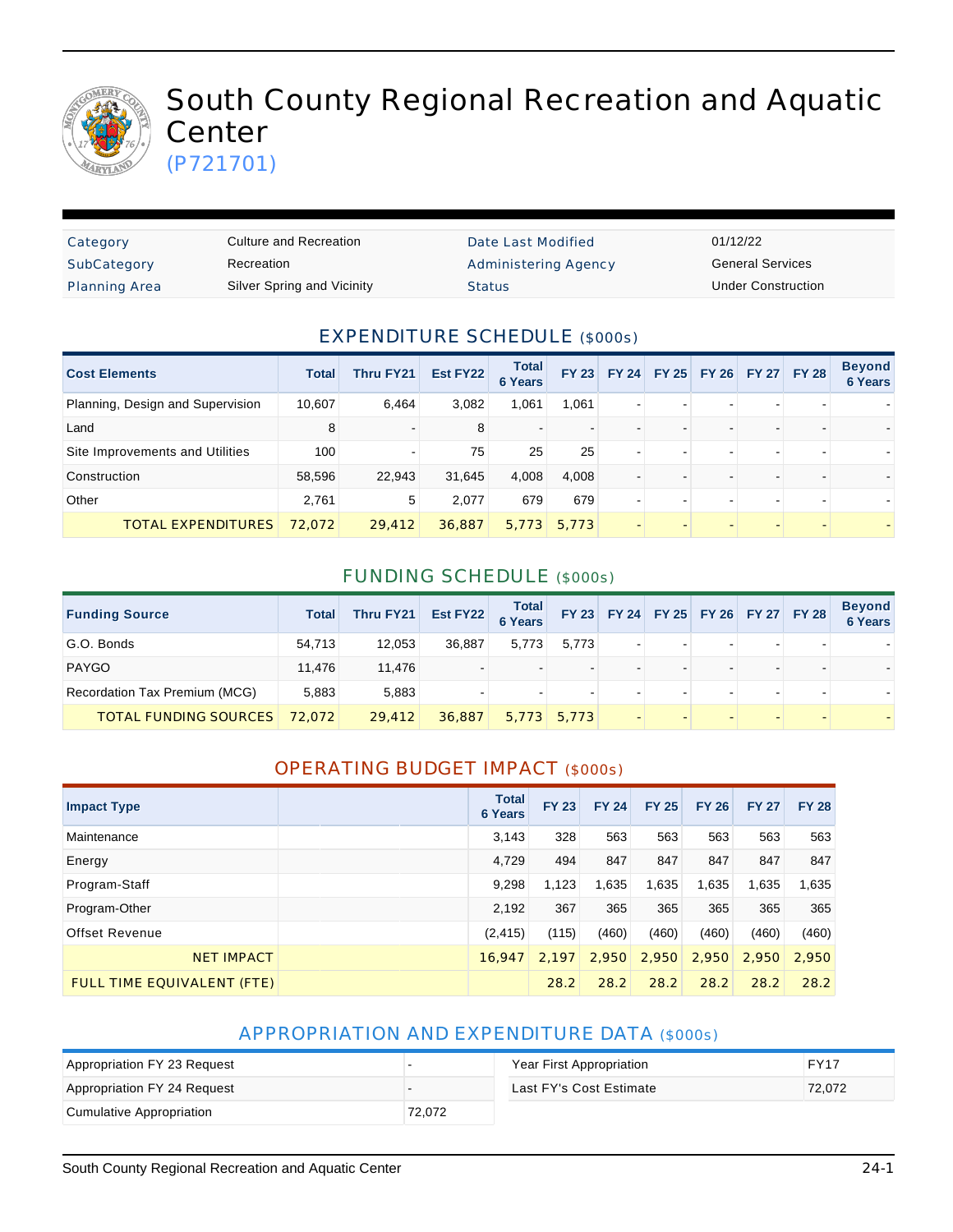| APPROPRIATION AND EXPENDITURE DATA (\$000s) |        |  |  |  |  |
|---------------------------------------------|--------|--|--|--|--|
| Expenditure / Encumbrances                  | 67.630 |  |  |  |  |
| Unencumbered Balance                        | 4.442  |  |  |  |  |

# PROJECT DESCRIPTION

This project provides for the County's estimated costs for a new regional recreation and aquatic center in the Central Business District of Silver Spring. This project will include approximately 133,183 gross square feet (GSF) of public recreation space within Housing Opportunities Commission's (HOC's) larger housing project. The facility will include typical recreation and leisure activities, such as pools for swimming and low level diving, exercise, aquatic play, high school competitions, training, and teaching. A gymnasium, exercise and weight room spaces, movement and dance studios, multipurpose activity rooms, public use space, and social space with a culinary arts kitchen will also be included. Senior programs will be coordinated with Holy Cross Hospital's "Senior Source."

### LOCATION

This amenity will be located on the Elizabeth Square site, bordered by Apple Avenue to the south and Fenwick Lane to the north, with the CSX railroad right-of-way on the west.

### ESTIMATED SCHEDULE

Construction began in 2019 with completion expected in mid FY23.

# COST CHANGE

Expenditure schedule updated.

### PROJECT JUSTIFICATION

This project has been included in long-range planning by the County in its Montgomery County Recreation Facility Development Plan, 2010-2030 as one of four regional recreation facilities to serve the County. This plan is based on the results of the County's Vision 2030 assessment, completed and published in 2011. The Southern Region, around the Greater Silver Spring Area, was found to be significantly under served for recreation and park amenities when compared against total population. Only two smaller community recreation centers, one small indoor pool, and one seasonal outdoor pool serve this area currently and no services are available in downtown Silver Spring. The project achieves a County goal of co-locating affordable housing with other County services. Through co-location, the County will achieve cost savings, program efficiencies, and improved service to residents.

### **OTHER**

The Elizabeth Square Development project is a Public-Private Partnership between Housing Opportunities Commission (HOC) and Lee Development Group. The proposed plan is to redevelop the existing Elizabeth House, a senior Public Housing property, and a substantial renovation of Alexander House Apartments, a mixed-income multifamily property, in downtown Silver Spring. At full completion of the redevelopment, Elizabeth Square Development will provide for a combined 326 moderately-priced dwelling units (MPDU), Work Force Housing Units (WFHU), and other affordable housing units out of a total 906 units, with the inclusion of the new aquatic and recreational facility within the footprint of the larger construction. Housing costs are not a part of this project.

# FISCAL NOTE